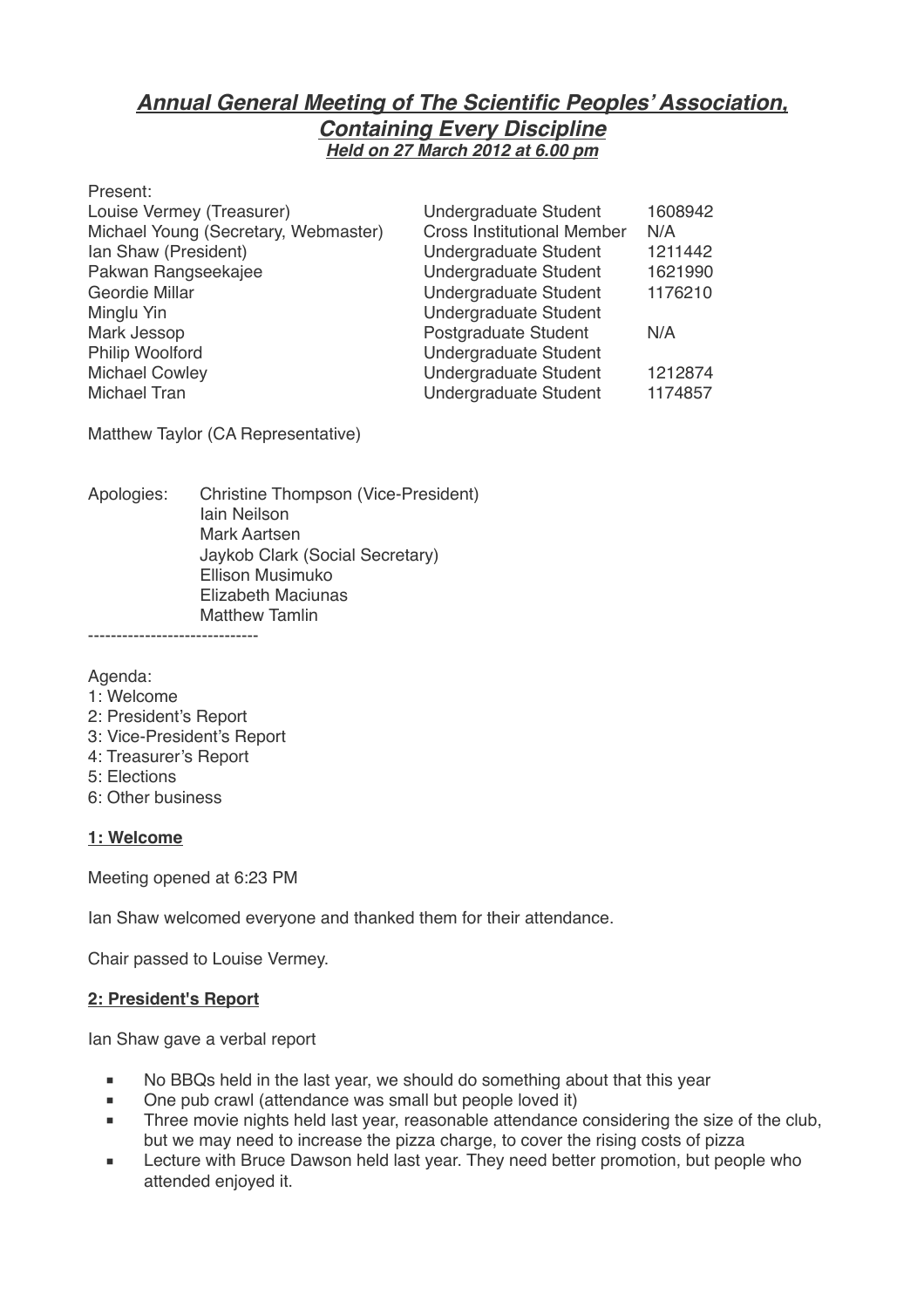Plans for this year:

- BBQs
- Pub Crawl
- Replace the black club banner sometime this year, as the current one is starting to get ragged and worn
- More talks

## **MOTION: THAT THE PRESIDENT'S REPORT BE ACCEPTED**

## **MILLAR/RANGSEEKAJEE CARRIED**

Chair passed to Ian Shaw

## *3: Vice-President's Report*

Christine Thompson gave her apologies for not being able to attend the meeting. She had nothing to report.

## *4: Treasurer's Report*

Louise Vermey gave a verbal report.

We currently have about \$400 in cash box, and about \$500 in the bank, with a \$500 check from the grant we received at the end of last year, which is yet to be cashed.

We also have several shirt of both last year's SPACED Invaders design, and the 2008 National Science Week design. The former are being sold, the latter given away.

We also have a number of items inherited from the Adelaide University Science Association (AUScA), namely a number of banners from the old Sciences o'Camp, and lots of AUScA letter head paper and envelopes. Most of this needs going through, and a decision needs to be made regarding what to do with it.

## **MOTION: THAT THE TREASURER'S REPORT BE ACCEPTED**

**YIN/COWLEY CARRIED**

## *5: Elections*

Chair passed to Matthew Taylor

All positions were declared vacant.

**Election of President: Nominations:** Louise Vermey (Shaw/Vermey) lan Shaw (Yin)

Ian Shaw declined the nomination. **Elected Official:** Louise Vermey (unopposed, with acclamation)

## **Election of Vice President**

**Nominations:** Michael Young (Young/Shaw) **Elected Official:** Michael Young (unopposed, with acclamation)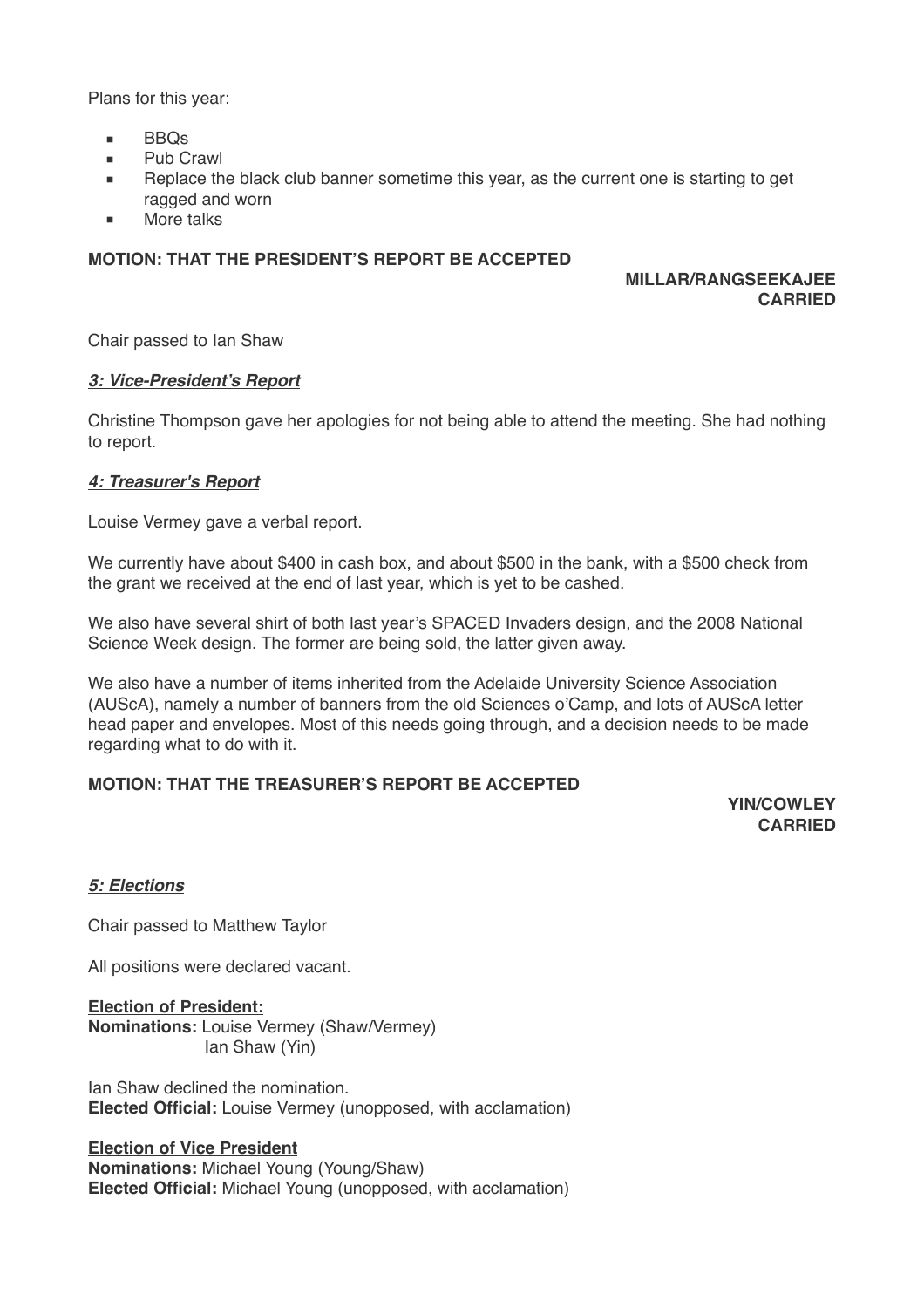**Election of Treasurer Nominations:** Ian Shaw (Shaw/Cowley) **Elected Official:** Ian Shaw (unopposed, with acclamation)

## **Election of Secretary**

**Nominations:** Ian Shaw (Young/Shaw)

[NB: Ian Shaw was only accepted the nomination after no-one else present was nominated for the position]

**Elected Official:** Ian Shaw (unopposed, with half hearted acclamation)

**Election of CA Delegate Nominations:** Louise Vermey (Shaw/Vermey) **Elected Official:** Louise Vermey (unopposed)

#### *Election of Social Secretary*

**Nominations:** Jaykob Clark (Clark, in absentia/Shaw) **Elected Official:** Jaykob Clark (unopposed)

*Election of Webmaster* **Nominations:** Michael Young (Young/Shaw) **Elected Official:** Michael Young (unopposed)

#### **Election of the General Committee**

**Nominations:** Geordie Millar (Millar/Shaw) Michael Cowley (Shaw/Cowley) Pakwan Ranseekajee (Ranseekajee/Vermey) Christine Thompson (Thompson, in absentia/Vermey) **Elected Officials:** There being no limit on the number of general committee members, Geordie Millar, Michael Cowley, Pakwan Ranseekajee, and Christine Thompson were elected.

## **MOTION: THAT THE RETURNING OFFICER'S REPORT BE ACCEPTED**

**MILLAR/VERMEY CARRIED**

Chair Passed to Ian Shaw

#### *6: Other Business*

#### **6.1 Bank Signatories**

**MOTION: THAT REBECCA BLACKWELL, MARK ARTSEN, IAIN NIELSON AND MICHAEL TODD BE REMOVED FROM THE LIST OF SIGNATORIES, AND THAT IAN SHAW, LOUISE VERMEY, AND MICHAEL YOUNG BE ADDED.**

> **VERMEY/YOUNG CARRIED**

**6.2 Constitutional Amendments**

**MOTION: THAT SECTION 11.3 OF THE CONSTITUTION BE AMENDED TO READ "THE TERM OF OFFICE FOR A CO-OPTED EXECUTIVE MEMBER SHALL BE THREE MONTHS, BY WHICH TIME A GM MUST BE CALLED TO RATIFY THE CONTINUATION OF THE POSITION TO FULL TERM.", AND THE FOLLOWING BE ADDED AS SECTION 11.4: "THE TERM OF OFFICE FOR A CO-OPTED COMMITTEE MEMBER SHALL**